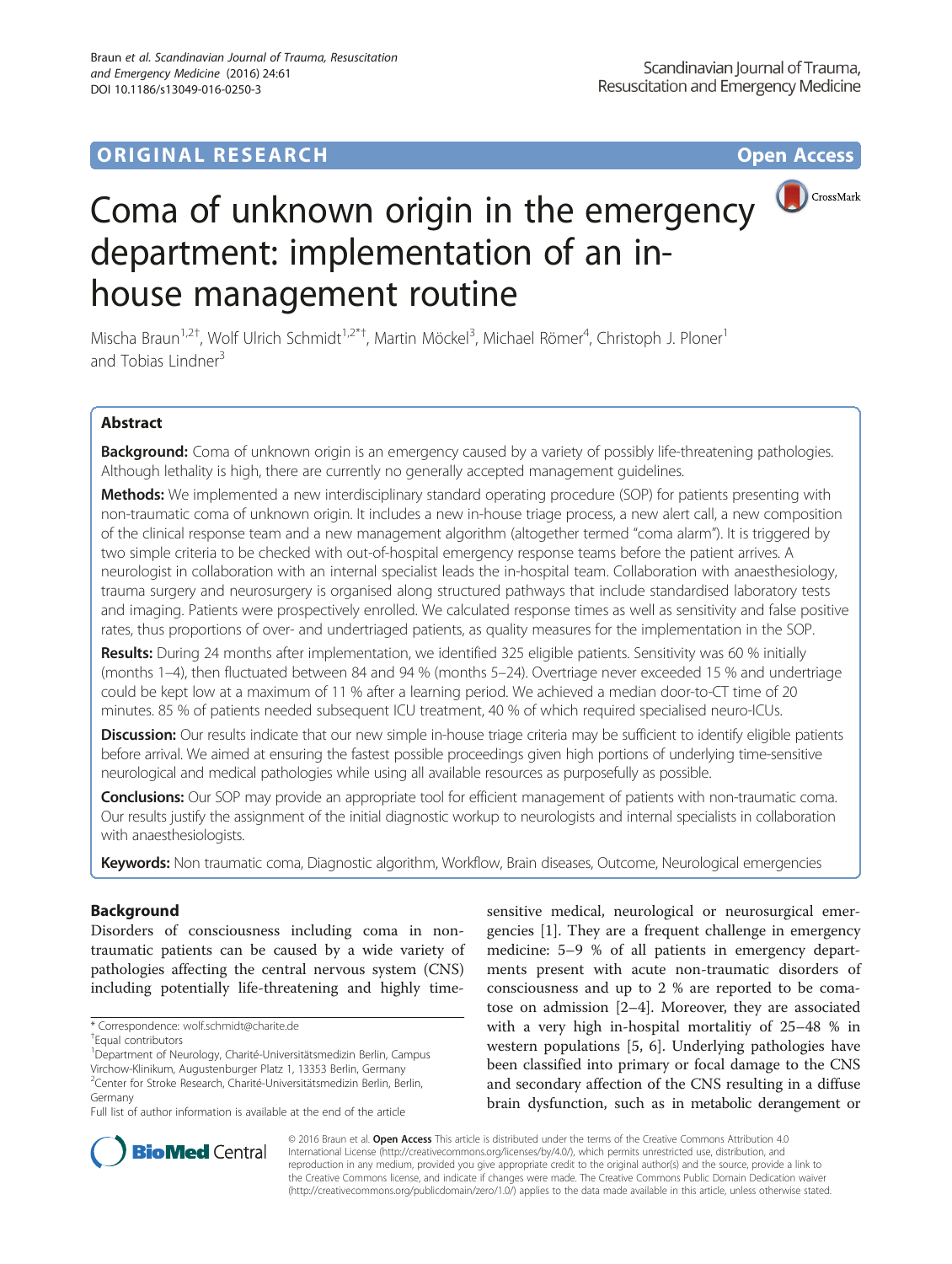intoxication [\[7\]](#page-7-0). The reported prevalence of structural vs. metabolic coma varies from 28 to 64 and 37 to 75 %, respectively [\[8\]](#page-7-0). Presumptive diagnoses need to be confirmed or excluded promptly in order to treat the patient as quickly as possible or to move on to the next diagnostic step. In many cases, a good outcome critically depends on early treatment ("time is brain"), e.g. in meningoencephalitis [\[9](#page-7-0)] or basilar artery occlusion [\[10](#page-7-0)]. In order to do this in a minimum of time, a standardised interprofessional and interdisciplinary algorithm is of utmost importance [\[11\]](#page-7-0). Such an algorithm should include an evidence-based cascade of diagnostic procedures and involve only those medical specialties that are definitely required for the evaluation and management of disorders of consciousness. This is a matter of particular interest especially in countries where a board-certification for inhospital emergency physicians does not (yet) exist and where initial management of comatose patients in emergency departments (EDs) is frequently carried out by anaesthesiologists, internal specialists or surgeons, even in cases of focal CNS-pathologies such as intracerebral haemorrhage, meningo-encephalitis or basilar artery occlusion.

In Germany, on-site management of patients with disorders of consciousness is carried out by paramedics and trained emergency physicians. In order to assure a smooth and rapid workflow, out-of-hospital teams announce their patients in advance to the ED and state the leading emergency symptom. Based on this information, ED staff may trigger an appropriate in-house alarm before the estimated time of the patient's arrival. This essentially involves a simultaneous alert call to a standardised group of recipients. The aim of such an alarm routine is to minimise delays and to ensure a direct contact between out-of-hospital teams and in-hospital physicians. Our university hospital campus (Charité-Universitätsmedizin Berlin, Campus Virchow-Klinikum) cares for approximately 100.000 emergency patients per year [[12\]](#page-7-0). However, this number does not include patients who are comatose due to an obvious reason, such as an evident cardio-respiratory arrest, and thus admitted directly to specialised internal medicine intensive care units (ICUs). In past years, adult patients presenting to our ED with non-traumatic disorders of consciousness of unknown origin used to be treated along a well-established shock trauma centre protocol (level I trauma centre) that requires a team of trauma surgeons, anaesthesiologists and radiologists as well as a neurosurgeon in the first line. If, after initial assessment based on Advanced Trauma Life Support (ATLS<sup>®</sup>) [[13](#page-7-0)], there had not been any clinical evidence for a traumatic reason explaining the patient's state, the patient would then be moved on to CT scanning. Only after CT scans had excluded signs of traumatic brain injury (TBI) or intracranial haemorrhage, other medical specialties would have been involved. However, since secondary (e.g. metabolic, hypoxic etc.) causes of brain dysfunction account for a high percentage of underlying pathologies that is similar to the percentage of patients suffering from focal lesions of the CNS [[7](#page-7-0)], this practice frequently caused delays in diagnosis and treatment of both medical and non-haemorrhagic neurological conditions.

To improve the management of adult non-traumatic patients presenting with a disorder of consciousness or coma in our hospital, an interdisciplinary expert panel developed a new in-house standard operating procedure (SOP) that includes a new in-house triage process, a new alert call, a new composition of the clinical response team and a new management algorithm (altogether termed "coma alarm"). The main goal of this feasibility study was to evaluate the success of the implementation of the SOP into a working ED environment including the sensitivity of the in-house triage process during a period of 24 months following its introduction in May 2013.

# **Methods**

# Procedure

We designed a new management protocol termed "coma alarm" for emergency patients presenting to the hospital with a disorder of consciousness without an obvious origin such as cardiac arrest or TBI. This includes patients with coma proper, sopor or deep somnolence (disorders of alertness or "quantitative" consciousness), i.e. all patients who are not fully awake. In order to identify patients eligible for the new protocol, two simple criteria are used. Based on the information received from out-ofhospital emergency teams, the head nurse checks a) whether the patient is reported to be fully awake when contacted by paramedics or emergency physicians and b) whether there is evidence of primary TBI. If both questions are negated, a non-traumatic disorder of consciousness of unknown origin is considered and staff are instructed to trigger the newly implemented coma alarm. The corresponding standardised interdisciplinary and interprofessional management of patients with a reduced level of consciousness (primarily comatose patients) is shown in Fig. [1](#page-2-0). In contrast to an already well-established trauma response team, the coma alarm team consists of a neurologist as the team leader and an internal specialist accompanied by an anaesthesiology support team for airway (ABC) management. On the one hand, this arrangement accounts for the fact that patients with a disorder of consciousness of unknown origin may require highly urgent treatment of primary focal CNS-disease such as thrombolysis, mechanical thrombectomy, antibiotics or neurosurgery. On the other hand, said patients may suffer from severe medical conditions affecting the CNS secondarily (e.g. insufficiency of circulation or respiration, metabolic disturbance, sepsis etc.) [[7](#page-7-0)] which require immediate diagnosis and management by internal specialists. A further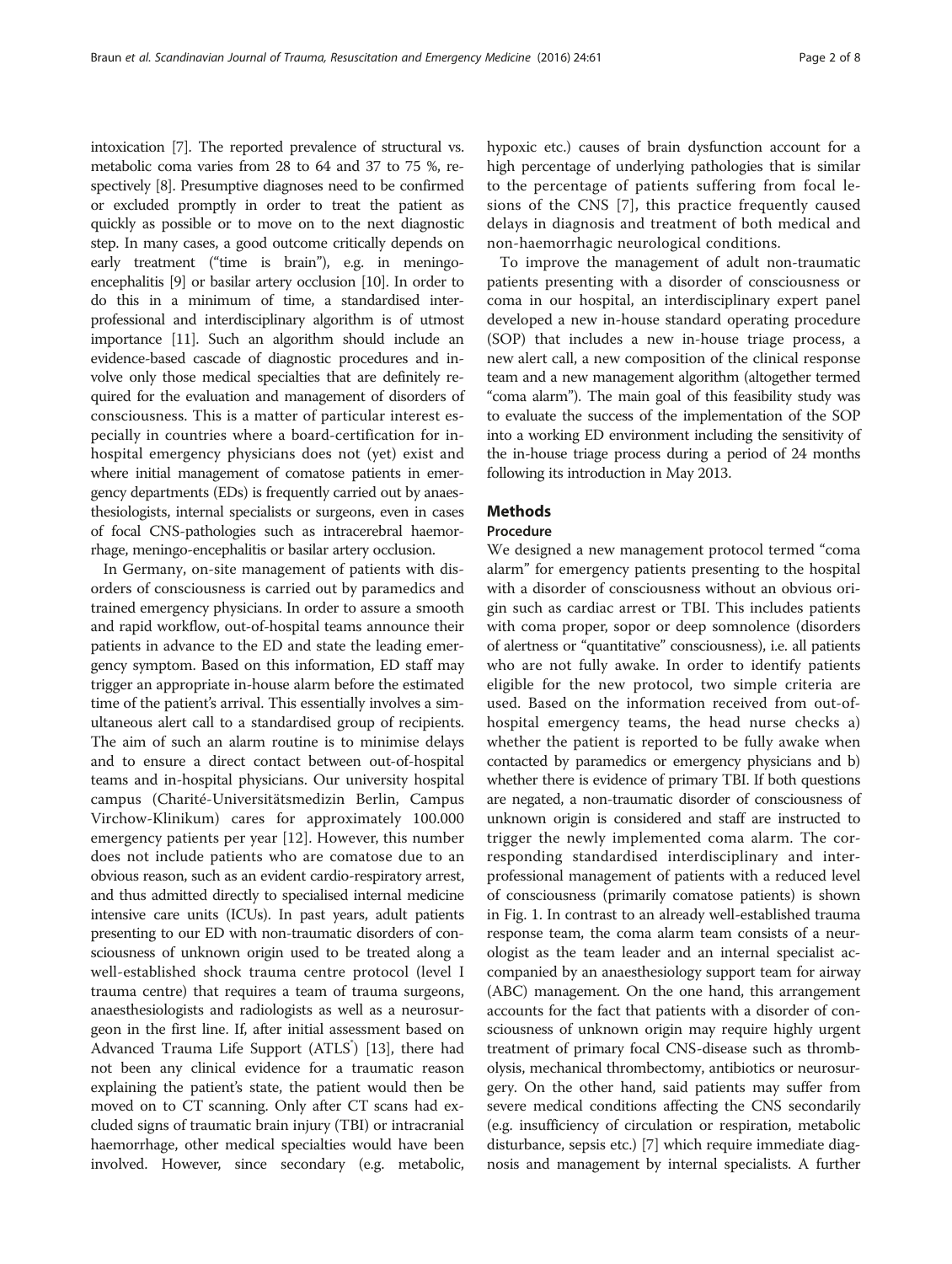<span id="page-2-0"></span>

difference is the participation of only one trauma surgeon required to differentiate primary TBI from secondary fallrelated trauma upon loss of consciousness – a frequent question during initial management. Furthermore, the neurosurgeon on call receives a notification of the alarm but is not part of the initial response team. There are no differences in the number of nursing staff required as compared to the trauma call (Table 1). In both in-house alarms, one CT scanner in the radiology department is blocked so that a scan can be carried out without delay. The out-of-hospital emergency team leader presents the patient to the in-house team headed by the neurologist on call. While the anaesthesiology team carries out ABC management immediately, the neurologist is responsible for history taking (including as much information as possibly available from third parties) and neurological

Table 1 Number of staff required for the in-house initial response teams; new coma alarm compared to well-established multiple trauma alarm

| Coma alarm                       | Multiple trauma alarm    |  |
|----------------------------------|--------------------------|--|
| Neurologist                      |                          |  |
| Internal specialist              |                          |  |
| Anaesthesiologist                | Anaesthesiologist        |  |
| Trauma surgeon                   | 3 Trauma surgeons        |  |
| Neurosurgeon (notification only) | Neurosurgeon             |  |
|                                  | Radiologist              |  |
| 2 Anaesthesiology nurses         | 2 Anaesthesiology nurses |  |
| 3 ED nurses                      | 3 ED nurses              |  |
| 2 Radiographers                  | 2 Radiographers          |  |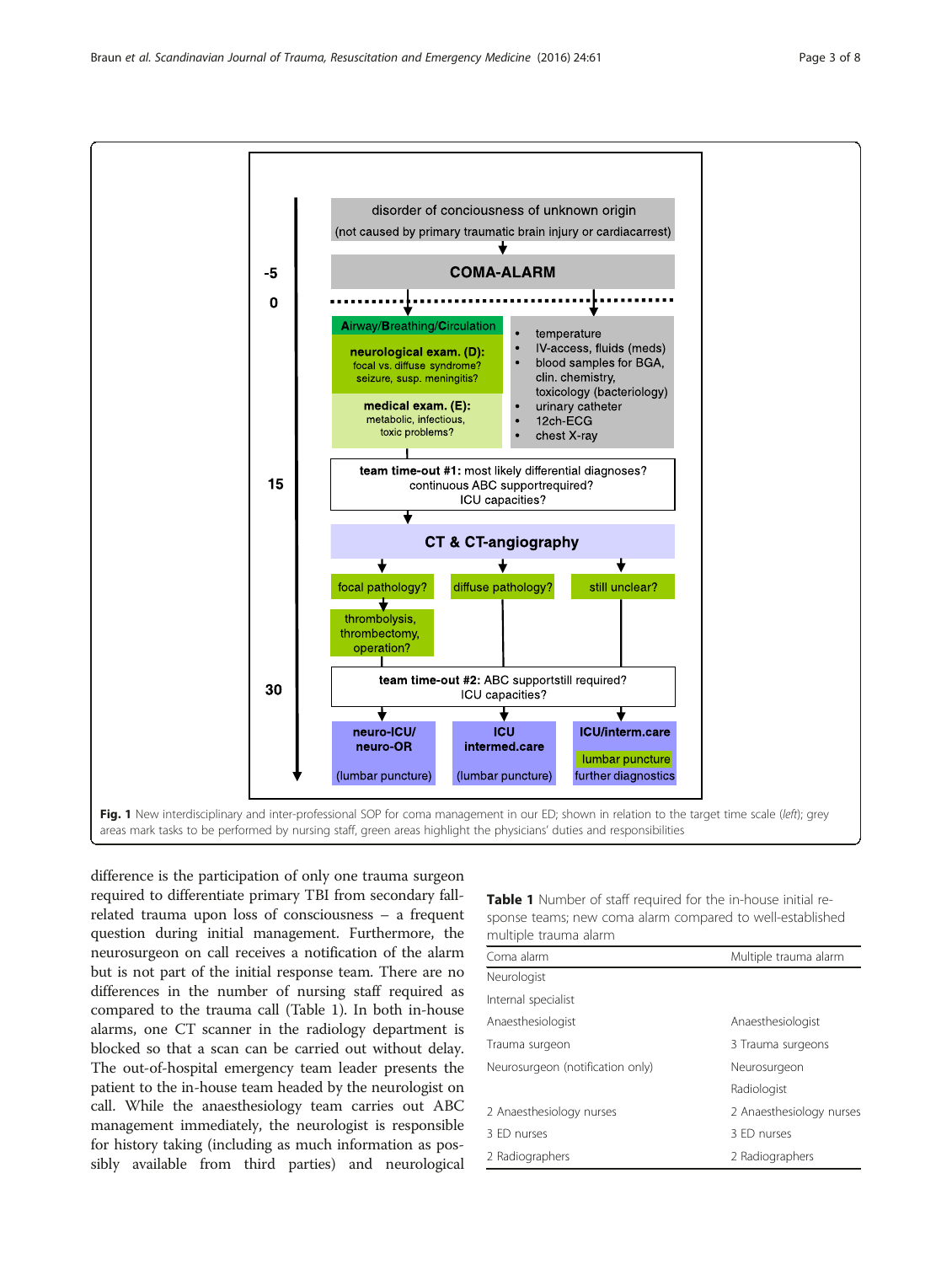examination. At the same time, the internal specialist conducts the medical examination and evaluates chest X-ray and 12-channel-ECG as soon as ED radiographers and nursing staff carry them out. Besides, the nursing team draws blood samples for a standardised set of laboratory tests including blood gas analysis, basic toxicology and bacteriology (if suspected) and performs urinary catheterisation. Special emphasis is put on team time-outs. In surgery, team time-outs are meant to be the last security check immediately before a procedure begins to ensure that the correct patient undergoes the correct procedure on the correct side [\[14](#page-7-0)]. We modified this tool and use the first team time-out after completing the clinical evaluation of the patient (approximately 15 min after arrival) to update the whole team on all currently available information and the most likely differential diagnosis. Furthermore, both team time-outs are necessary to evaluate whether all personnel alarmed and prompted to the emergency room are still required. For example, anaesthesiology support might no longer be needed if a patient turns out to have continuously stable vital signs or to be awakening from a temporary loss of consciousness. Another important issue is to check for available intensive care capacities in the early stages of management to avoid delays. CT-scanning includes cranial CT plus supra-aortic CT-angiography and can be extended if needed (e.g. thorax for suspected pulmonary embolism). If CT-scans reveal a focal CNS pathology, immediate treatment is initiated (e.g. systemic thrombolysis or endovascular thrombectomy) or the patient is presented to the neurosurgeon on call. The nature of the underlying pathology in combination with the patient's clinical condition determine whether the patient has to be admitted to an intensive care unit (ICU) or will be kept in intermediate care until further clarification. If medical history, physical examination, CT scans and primary laboratory results do not provide a compelling cause of the disorder of consciousness, a lumbar puncture has to be performed as soon as possible.

#### Data analysis

An ethics vote for the analysis of routinely acquired clinical data was obtained from the Ethics Commission of the Charité-Universitätsmedizin Berlin ("Emergency Processes in Clinical Structures", EA1/172/14). All coma alarms between May 2013 and April 2015 were identified retrospectively in our hospital's electronic patient database. We analysed all available documentation of each respective patient and determined a) whether the patient was in a state of reduced consciousness when contacted by paramedics or emergency physicians on-site, b) whether the patient had a disorder of consciousness on admission to the ED as determined by the team-leading neurologist and c) if there was any

evidence of multiple trauma including primary TBI. Patients who had either been documented to be fully awake at all times (no persistent or transient loss of consciousness) or who presented with evidence of multiple trauma were defined as overtriaged or "false alarms". All emergency referrals with a diagnosis already known were classified likewise as there was no need for further diagnostic procedures. Besides, we analysed all other emergency patients seen by a neurologist in the ED between May 2013 and April 2015 and applied the criteria mentioned above in order to identify undertriaged patients or "misses".

#### Results

Between May 2013 and April 2015, we registered 303 coma alarms in our ED (12.6 per month; see Fig. [2](#page-4-0)). Among these, 26 (8.6 %) had to be classified as "false alarms" retrospectively and excluded because patients had either been fully awake at all times (18 cases) or had been stabilised and did not require any further diagnostic procedures (7 cases) or had suffered multiple injuries including primary TBI resulting from an accident (1 case). In addition to 277 patients who were correctly triaged for the coma alarm emergency management routine by the two-step in-house triage process explained above ("hits"), we identified 48 undertriaged patients from the same period of time who fulfilled all criteria for the coma alarm and its dedicated emergency pathway but had not received it ("misses"). Nine patients out of these had not received any alarm-triggered standardised management and four had been classified as stroke alarm patients due to a focal neurological deficit suspected by paramedics or out-of-hospital emergency doctors. In both groups, there had been no information about the disorder of consciousness when the patients had been announced to the ED before arrival. A further 18 out of the 48 undertriaged patients had been announced as trauma patients due to a suspected accident as a cause of the loss of consciousness. They were treated along the well-established trauma management routines triggered by the corresponding alarm although an accident or multiple trauma could never be confirmed in these cases. Finally, 17 patients presenting with a loss of consciousness as the leading symptom were announced by the emergency services for an immediate referral to the neurosurgeon on call based on the assumption of an intracranial haemorrhage although a definite diagnosis had not yet been established.

Thus, we included a total of 325 patients presenting with non-traumatic disorders of consciousness of unknown origin as the leading symptom (182 male, median age: 66 years, median GCS: 6) that were or should have been treated along the newly established coma alarm management routine  $(277$  "hits" + 48 "misses" = 325 eligible patients). Patient characteristics including the final diagnosis are given in Table [2.](#page-4-0) 277 patients (85.2 %) had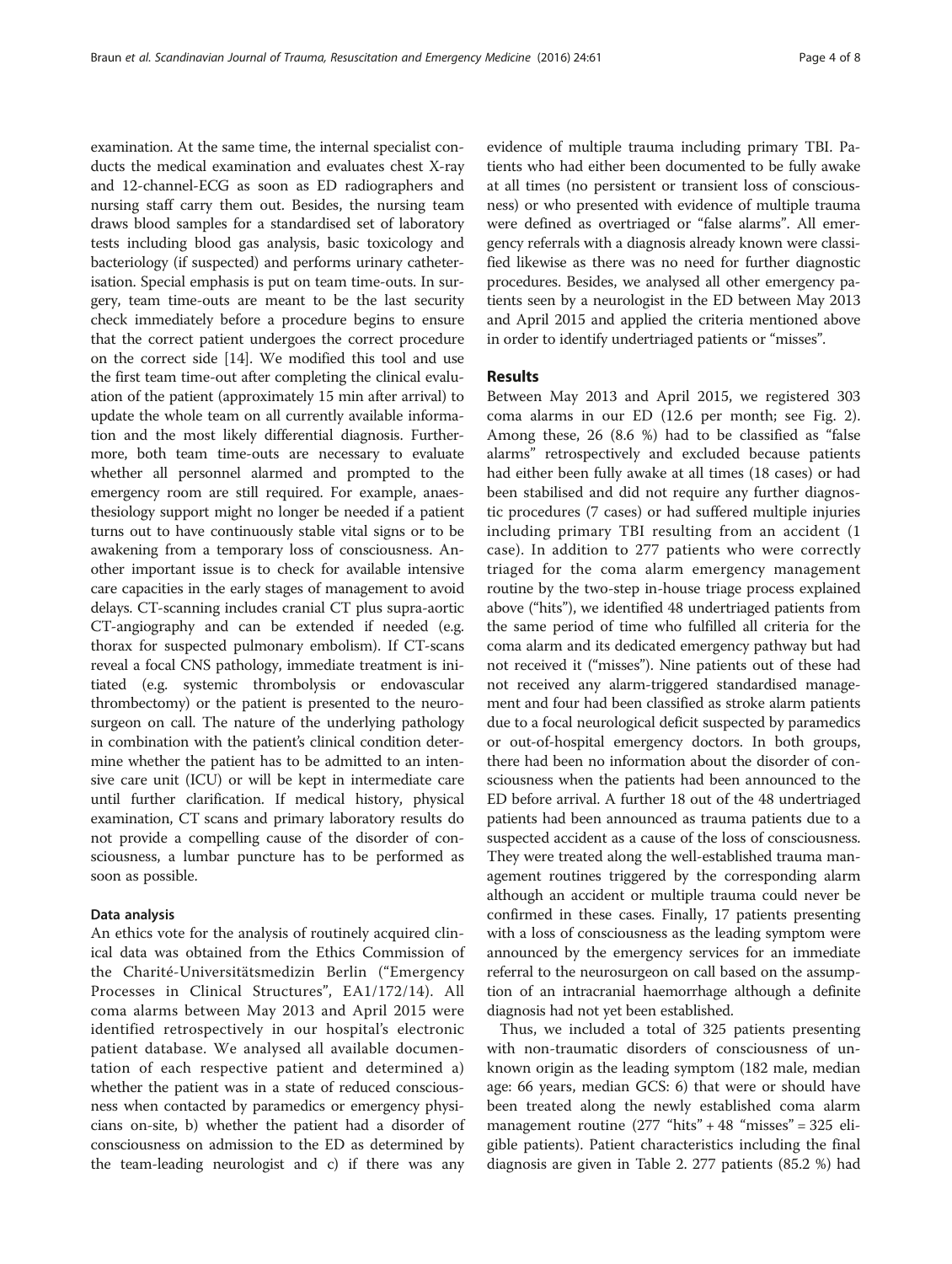<span id="page-4-0"></span>

Table 2 Characteristics and outcomes for patients evaluated in this study  $(n = 325)$ 

| Characteristic              | Median | Range     |
|-----------------------------|--------|-----------|
| Age (years)                 | 66     | $15 - 98$ |
| GCS                         | 6      | $3 - 12$  |
|                             | n      | $\%$      |
| Male                        | 182    | 56,0      |
| Diagnosis                   |        |           |
| Intracranial haemorrhage    | 73     | 22,5      |
| Ischaemic stroke            | 31     | 9,5       |
| Epilepsy                    | 66     | 20,3      |
| Other neurologic            | 19     | 5,8       |
| Cardiovascular              | 19     | 5,8       |
| Respiratory                 | 18     | 5,5       |
| Metabolic                   | 17     | 5,2       |
| Septic                      | 9      | 2,8       |
| Intoxication                | 54     | 16,6      |
| Other                       | 19     | 5,8       |
| With abnormality on CT scan | 110    | 33,8      |
| Admitted to ICU             | 277    | 85,2      |
| Hospital mortality          | 75     | 23,1      |

to be admitted to ICUs. Among these, 111 (40.1 % of all ICU patients) had to be treated on specialised neuro-ICUs for primary, CNS-related causes of disorders of consciousness. 26 eligible patients (8.0 %) were admitted to standard care wards and another 22 (6.8 %) were treated in intermediate care units attached to the ED. Of all 325 eligible patients reported here, 75 (23.1 %) had a lethal outcome in the immediate course following admission to our hospital (median survival time 48 h, range  $<$ 1 h to 29.3 days).

Among the 277 patients correctly triaged for the coma alarm management routine ("hits"), 266 patients received CT scans of head and, if necessary, thorax and abdomen after an average door-to-CT time of 20 min (median; interquartile range 16–27 min) covering handover of the patient, stabilization of vital parameters, clinical examination and nursing tasks in the emergency room (see Fig. [1](#page-2-0)). 11 patients were not CT-scanned but received emergency MR scans instead (2 cases) or deceased in the resuscitation room (1 case) or presented with unmistakable evidence of either asphyxiation or intoxication and were not scanned in time due to psychomotor agitation (8 cases).

Figure [3](#page-5-0) shows the time-related changes in sensitivity (proportion of eligible patients correctly triaged for the alarm-triggered emergency management before their arrival in the hospital) and false alarm rates (proportion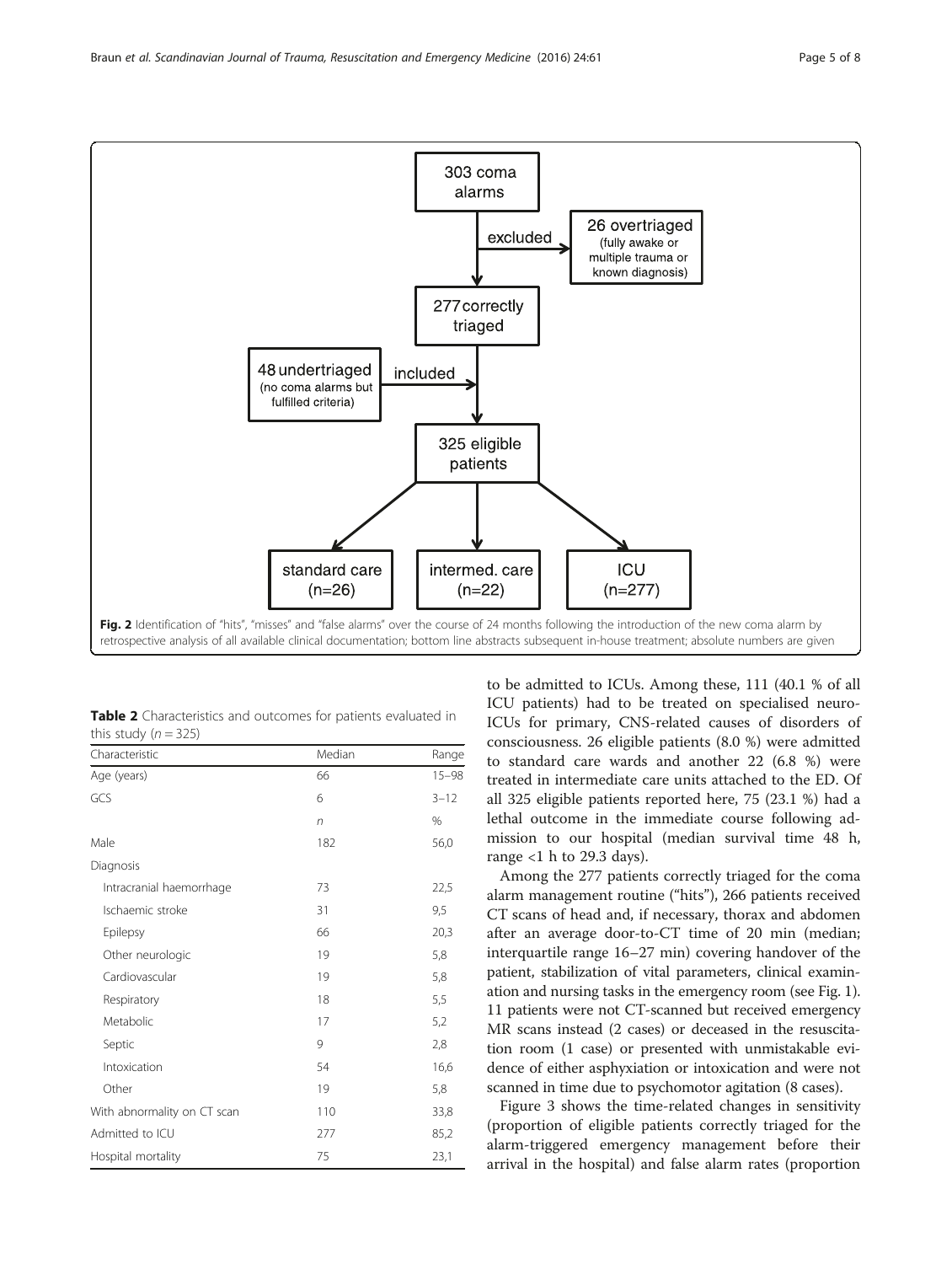<span id="page-5-0"></span>

of overtriaged patients among all coma alarms) of our newly established in-house triage process preceding the specialised emergency management. The bar chart can be read as a learning curve over the course of 24 months. After the first four months, sensitivity increased from 60 to 84 %. In subsequent periods, sensitivity fluctuated between 89 and 94 %. Thus, undertriage could be kept low at a maximum rate of 11 % in any four-month observation period after an initial learning period of 8 months. 39 out of 48 undertriaged patients were treated along different management routines other than the newly established coma alarm which is equal to only 9 patients out of 325 eligible patients receiving no alarm-triggered management routine at all. Overtriage never exceeded 15 % during the whole observation period.

# **Discussion**

For patients with multiple trauma, clinical pathways and structured education concepts such as ATLS<sup>®</sup> are well established in most EDs. Implementation of clinical algorithms is feasible [[15, 16\]](#page-7-0), shortens the time to diagnosis and treatment, and has been shown to significantly improve patient outcome [[17](#page-7-0), [18\]](#page-7-0). Similarly, in common medical and neurological emergencies such as myocardial infarction [\[19\]](#page-7-0) and stroke [\[20\]](#page-7-0), clinical pathways and implemented algorithms accelerate clinical workflow and improve outcome [[21, 22\]](#page-7-0). Surprisingly, at least to our knowledge, comparable pathways for disorders of consciousness have not yet been universally implemented.

Here, we established a new ED management routine specifically designed for patients with the leading symptom of a non-traumatic disorder of consciousness of unknown origin. The regular admission of these patients to our ED justified the need for a specialised management that particularly focuses on rapid identification and treatment of possibly life-threatening underlying disorders. The new SOP thus includes an in-house alarm call triggered by the information on the patient's state of consciousness given by out-of-hospital emergency services. By adhering to the new simple in-house triage criteria eligible patients could be properly identified in up to 94 % of the cases after an initial learning period.

We deliberately chose not to set a specific GCS criterion to identify eligible patients for the protocol because of the GCS's unsatisfactory inter-rater reliability [[23](#page-7-0)] and its insufficiency in correctly assessing the level of consciousness in patients with focal and/or lateralized neurological symptoms. A neurologist, an internal specialist, an anaesthesiology team, three ED nurses, two radiographers and a backup trauma surgeon are prompted to the ED. These staff and equipment requirements are comparable to resources required for management of multiple trauma patients in the ED [[24\]](#page-7-0). We decided on the neurologist to lead the emergency team, coordinate the diagnostic steps, collect the patient's past medical history, if available, and define the most likely diagnosis. This is done in close collaboration with the other members of the team, given that non-traumatic disorders of consciousness can be caused by either primary brain disease or secondary diffuse neuronal dysfunction [[1](#page-6-0)]. In multiple trauma management, it is still a matter of debate whether there should be a single team leader or a team-guided approach [\[25](#page-7-0)]. However, the need for structured guidance and supervision of the process is beyond any dispute [[26\]](#page-7-0). Although we did not systematically evaluate different team structures, we deem appropriate our hybrid approach that includes team-guidance by a neurologist and obligatory interdisciplinary team-time-outs for a highly interdisciplinary emergency like coma and other disorders of consciousness of unknown origin.

One of the main advantages of our protocol is gathering all required personnel on site before the patient arrives in order to ensure the fastest possible proceedings in timesensitive cases. However, the protocol was deliberately designed to give the opportunity to reduce the level of resource allocation whenever incoming diagnostic results justifies to do so (e.g. 26 overtriaged patients were excluded from the cohort of eligible patients; CSF testing was not performed if preceding investigations provided positive and unequivocal results; etc.). Thus, team-timeouts play an important role not only for interdisciplinary consultation but they also allow for the level of resource allocation to be adjusted to any required level.

Given the high percentage of patients requiring intensive care management after admission, there is a need to use available resources as purposefully as possible. Furthermore, the high portion of life-threatening causes of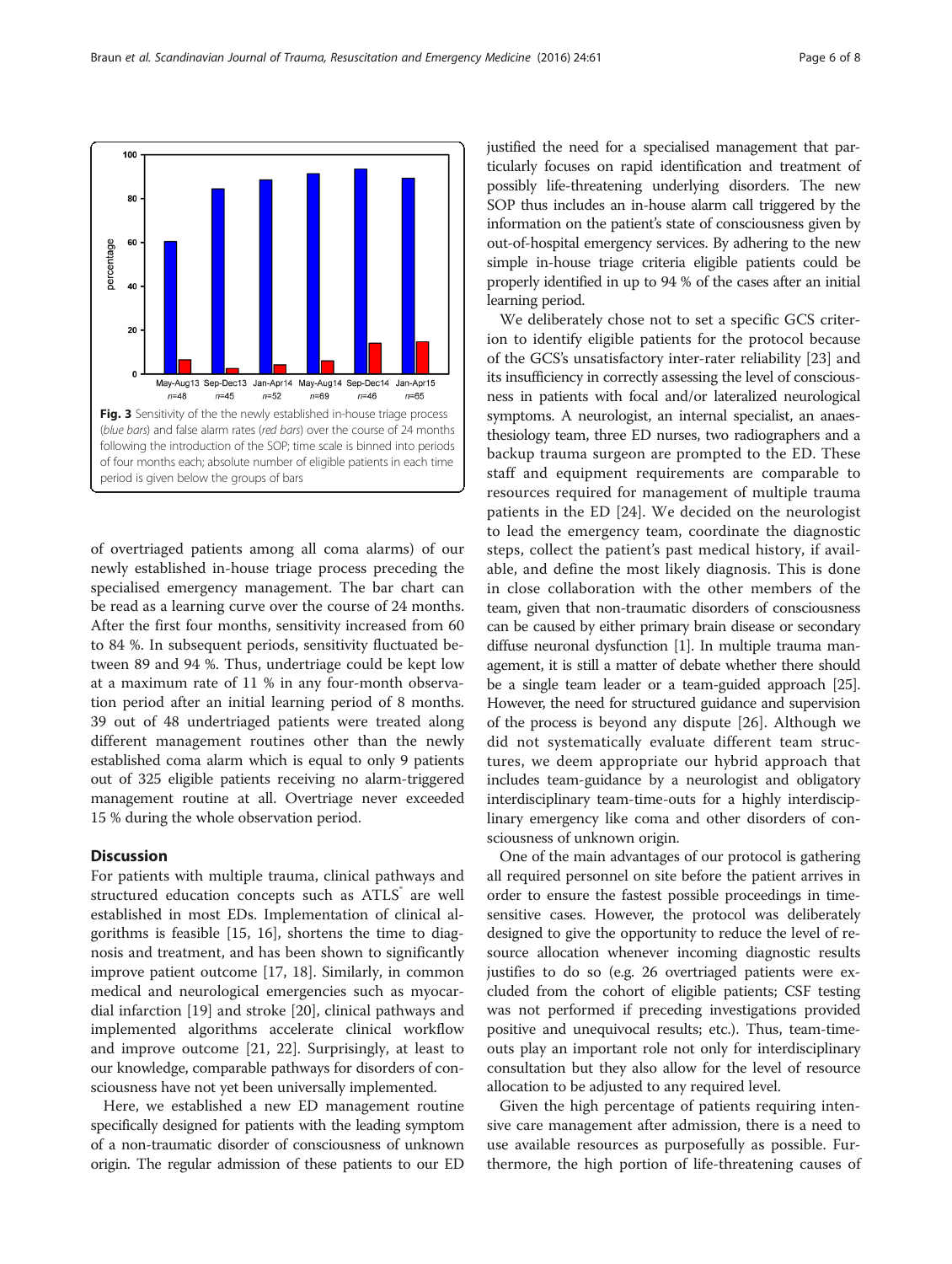<span id="page-6-0"></span>coma and other disorders of consciousness of nontraumatic origin is reflected in the scope of diagnoses in combination with the remarkable percentage of patients who deceased in the immediate course following presentation to ED (Table [2](#page-4-0)). This is the strongest argument for a multi-disciplinary approach with an emphasis on primarily neurological and medical first-line assessment as opposed to a primary surgical management which is in fact mostly required to treat collateral problems (such as superficial wounds) without impact on the underlying pathologies in this cohort of patients.

Over 85 % of all eligible patients required intensive care treatment, over 40 % of which needed specialised neuro-intensive care or neurosurgical treatment following admission due to primary disorders of the CNS. A similar portion was treated in ICUs specialised in internal medicine. This is another argument for assigning the initial diagnostic workup to neurologists and internal specialists rather than to surgeons, with anaesthesiologists focusing on life support. Initial management does usually not require the immediate presence of a neurosurgeon, as initial neurological and neurosurgical evaluation of comatose patients do not differ. Nevertheless, whenever required (e.g. CT reveals subdural haematoma), our SOP allows for prompting the already pre-alerted neurosurgeon on call to the ED as quickly as possible.

The absolute number of eligible patients included in this study showed an upward trend over time, possibly indicating that establishing the SOP may have met a certain demand in our catchment area for a specialised emergency management for patients presenting with a disorder of consciousness without an obvious origin. Although the information provided by out-of-hospital emergency teams frequently was fragmentary, there was a surprisingly high sensitivity of the in-house triage process required to identify patients eligible for the SOP after the first four months. Hence it appears that the obligatory two questions to be asked by the head nurse communicating with out-of-hospital response teams may be sufficient to correctly identify the patients that our SOP is intended for. Overtriage was only 8.6 % and was tolerated throughout as "false alarms" may indeed result in a strain of hospital resources but do not put patients to any risk. Furthermore, our rate is lower than in other reports of newly implemented alarm routines, e.g. in trauma management [[27\]](#page-7-0). After an initial learning period of 8 months, undertriage could be kept at an overall low rate of 9.5 %. The aim is to reduce this figure even further by continuous training of all personnel involved. We determined each respective patient's door-to-CT time as a reliable marker of time efficiency of our newly established management routine. By a median time of 20 min we could achieve a shorter time than reported in other routines for multiple trauma [\[17](#page-7-0), [28\]](#page-7-0) or stroke [[20](#page-7-0)]. However,

a complete evaluation of this marker is limited since comparable data from eligible patients was not prospectively collected before the implementation of our new SOP.

# Conclusions

The successful implementation of an alarm-triggered management routine specifically designed for patients presenting with disorders of consciousness of unknown origin provides us with a powerful tool to optimise diagnostic work-up and treatment. Furthermore, the alarm-tagged cases will allow for systematic investigation of this fundamental emergency symptom in further detail. After proof of feasibility in this study, subsequent interventional studies based on a growing registry of clinical data will aim at evaluating the effects on outcomes, scrutinising the validity and priority of different diagnostic tools and ultimately establishing an evidence-based SOP "from street to ICU" for disorders of consciousness of unknown origin which is currently lacking in emergency medicine.

#### Competing interests

The authors certify that they have no affiliations with or involvement in any organization or entity with any financial interest (such as honoraria; educational grants; participation in speakers' bureaus; membership, employment, consultancies, stock ownership, or other equity interest; and expert testimony or patent-licensing arrangements), or non-financial interest (such as personal or professional relationships, affiliations, knowledge or beliefs) in the subject matter or materials discussed in this manuscript.

#### Authors' contributions

MB and WS contributed equally to the work and collaborated in the conception and design of the study, acquired the data, carried out the data analysis and interpretation and wrote the manuscript. MM contributed to the conception and coordination of the study and data interpretation. MR contributed to the conception and coordination of the study. CP contributed substantially to the conception and design of the study and data interpretation. TL contributed substantially to the conception and design of the study, data analysis and interpretation. All authors read and approved the final manuscript.

#### Author details

<sup>1</sup>Department of Neurology, Charité-Universitätsmedizin Berlin, Campus Virchow-Klinikum, Augustenburger Platz 1, 13353 Berlin, Germany. <sup>2</sup>Center for Stroke Research, Charité-Universitätsmedizin Berlin, Berlin, Germany. 3 Department of Emergency Medicine, Charité-Universitätsmedizin Berlin, Campus Virchow-Klinikum, Berlin, Germany. <sup>4</sup> Department of Anaesthesiology and Intensive Care Medicine, Charité-Universitätsmedizin Berlin, Campus Virchow-Klinikum, Berlin, Germany.

#### Received: 21 November 2015 Accepted: 20 April 2016 Published online: 27 April 2016

#### References

- 1. Edlow JA, Rabinstein A, Traub SJ, Wijdicks EF. Diagnosis of reversible causes of coma. Lancet. 2014. doi[:10.1016/S0140-6736\(13\)62184-4.](http://dx.doi.org/10.1016/S0140-6736(13)62184-4)
- 2. Kanich W, Brady WJ, Huff JS, Perron AD, Holstege C, Lindbeck G, et al. Altered mental status: evaluation and etiology in the ED. Am J Emerg Med. 2002;20(7):613–7. doi:[10.1053/ajem.2002.35464.](http://dx.doi.org/10.1053/ajem.2002.35464)
- 3. Royl G, Ploner CJ, Mockel M, Leithner C. Neurological chief complaints in an emergency room. Nervenarzt. 2010;81(10):1226–30. doi[:10.1007/](http://dx.doi.org/10.1007/s00115-010-3020-x) [s00115-010-3020-x.](http://dx.doi.org/10.1007/s00115-010-3020-x)
- 4. Martikainen K, Seppa K, Viita P, Rajala S, Laippala P, Keranen T. Transient loss of consciousness as reason for admission to primary health care emergency room. Scand J Prim Health Care. 2003;21(1):61–4.